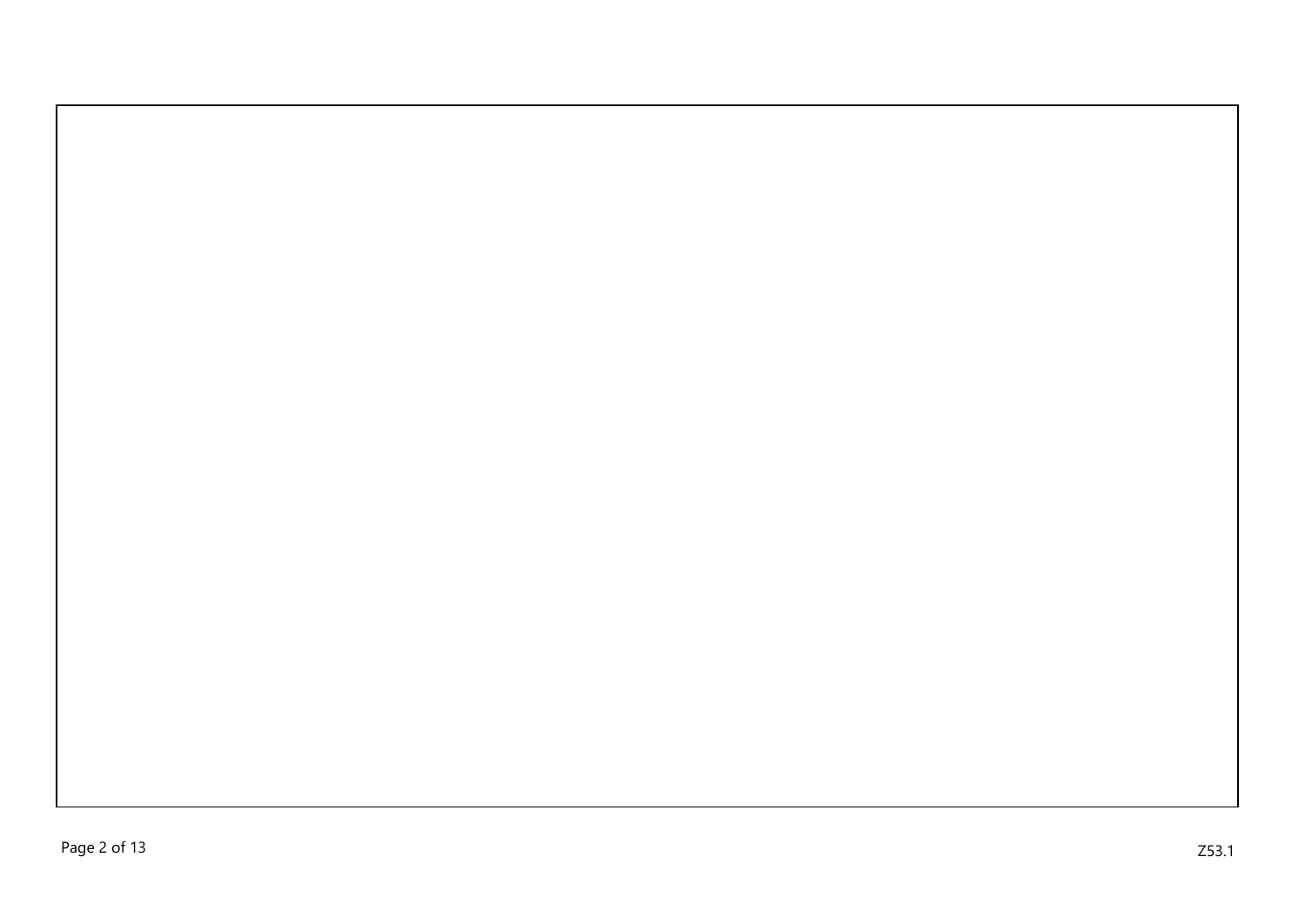| #              | Island                         | House Name        | Name                     | Sex       | National ID | ، ه ، ره<br>مره برگ                             | يترمثر                                                   |
|----------------|--------------------------------|-------------------|--------------------------|-----------|-------------|-------------------------------------------------|----------------------------------------------------------|
|                | Dh. Hulhudheli                 |                   |                          |           |             |                                                 |                                                          |
|                | Dh. Hulhudheli                 | Haveeru           | Hassan Waheed            | M         | A149027     | رَهِ بَرْ                                       | پرسەنتىر - خەسپەتىر                                      |
|                | F. Dharanboodhoo               |                   |                          |           |             |                                                 |                                                          |
| $\mathcal{P}$  | F. Dharanboodhoo               | Good Luck         | Ibarahim Haleem          | M         | A238755     | د ه بر ه<br>د ٤ مر <sup>ر</sup>                 | رەپزىر بەرە                                              |
|                | GA. Dhaandhoo                  |                   |                          |           |             |                                                 |                                                          |
| $\overline{3}$ | GA. Dhaandhoo                  | Thakulafathige    | Hassan Abdul Razzag      | ${\sf M}$ | A351622     | ر در ر<br>ه <i>لا</i> خرنومو                    | ر روم ده ده ده دود<br>بر کشور ایر هنرم مرم مخ            |
|                | GA. Gemanafushi                |                   |                          |           |             |                                                 |                                                          |
| 14             | GA. Gemanafushi                | Rudhdhoshuge      | Ali Maniku               | ${\sf M}$ | A307191     | و ه پو و پ<br>مرد ترمرد                         | ە ئېچە ئەسرىتى                                           |
| 5              | GA. Gemanafushi                | Yaadhu            | Mohamed Ayyoob           | ${\sf M}$ | A254640     | یر و<br>در نعر                                  | و ر ە ر د<br>تر بر بر تر<br>ג ם בבם<br>1ג 1 <i>ג</i> רים |
|                | GA. Kolamaafushi               |                   |                          |           |             |                                                 |                                                          |
| 6              | GA. Kolamaafushi               | February ge       | Mohamed Madhin Makhtoom  | ${\sf M}$ | A255284     | ه و وړ <sub>په ک</sub> ه<br>نو <i>ه بر</i> ټرند | ورەرو پەر 2006 كەن                                       |
| $\overline{7}$ | GA. Kolamaafushi               | Haseenee Villa    | Ali Shamin               | M         | A081871     | ز سەمبرە ۋ<br>ئىقلىقى                           | ړې شروش                                                  |
| 8              | GA. Kolamaafushi               | Heylhi            | Ismail Mahil Mohamed     | ${\sf M}$ | A255288     | ئى<br>ئىس                                       | ر عرور و و دره در د                                      |
| 9              | GA. Kolamaafushi               | <b>Red House</b>  | Ahmed Shimhaz            | M         | A047603     | ، ەبر جەھە                                      | ره ر و موره مورد بع<br>  در بروتر د مورد مورد            |
| $ 10\rangle$   | GA. Kolamaafushi               | Zameen            | Hanee Najeeb             | M         | A116471     | ئج جي شر                                        | رٌسِ سَمِوةٌ                                             |
| GA. Vilingili  |                                |                   |                          |           |             |                                                 |                                                          |
| 11             | GA. Vilingili                  | Gongalee Aabaadhu | Mohamed Vildhaan Raashid | M         | A331925     | پر مربر پر چم پر                                | ورەرو وۋىژىر ئرجىز                                       |
| 12             | GA. Vilingili                  | Life              | Mohamed Shain Shameez    | M         | A348606     | ځه ی                                            | ورەرو شەرش شەرپى                                         |
| 13             | GA. Vilingili                  | Penzeemaage       | Ibrahim Shaukath         | M         | A304340     | ، ئەھمەتە<br>بۇ ئىسى ئەتم                       | גە <i>גەر ئىدى</i> رە                                    |
| 14             | GA. Vilingili                  | Theliyoas         | Mohamed Agsad            | M         | A307200     | ە بەرگە                                         | ورەر دەردە<br><i>دېرم</i> وتر كەتى-ئوتر                  |
|                | GDh. Hoandedhdhoo              |                   |                          |           |             |                                                 |                                                          |
| 15             | GDh. Hoandedhdhoo              | Mariyaazuge       | Limaan Naeem             | ${\sf M}$ | A298091     | ر<br>تر <sub>مرم</sub> ری د                     | ووومه شهره                                               |
| 16             | GDh. Hoandedhdhoo Sathavareege |                   | Misbaah Mohamed          | M         | A298341     | سەدە ئەيرى                                      |                                                          |
|                | GDh. Madaveli                  |                   |                          |           |             |                                                 |                                                          |
| 17             | GDh. Madaveli                  | Sady Villa        | Abdul Muhaiminu Abdulla  | M         | A297349     | ڪو <sub>چ</sub> وگر                             | مصرى وترمرور مصدالله                                     |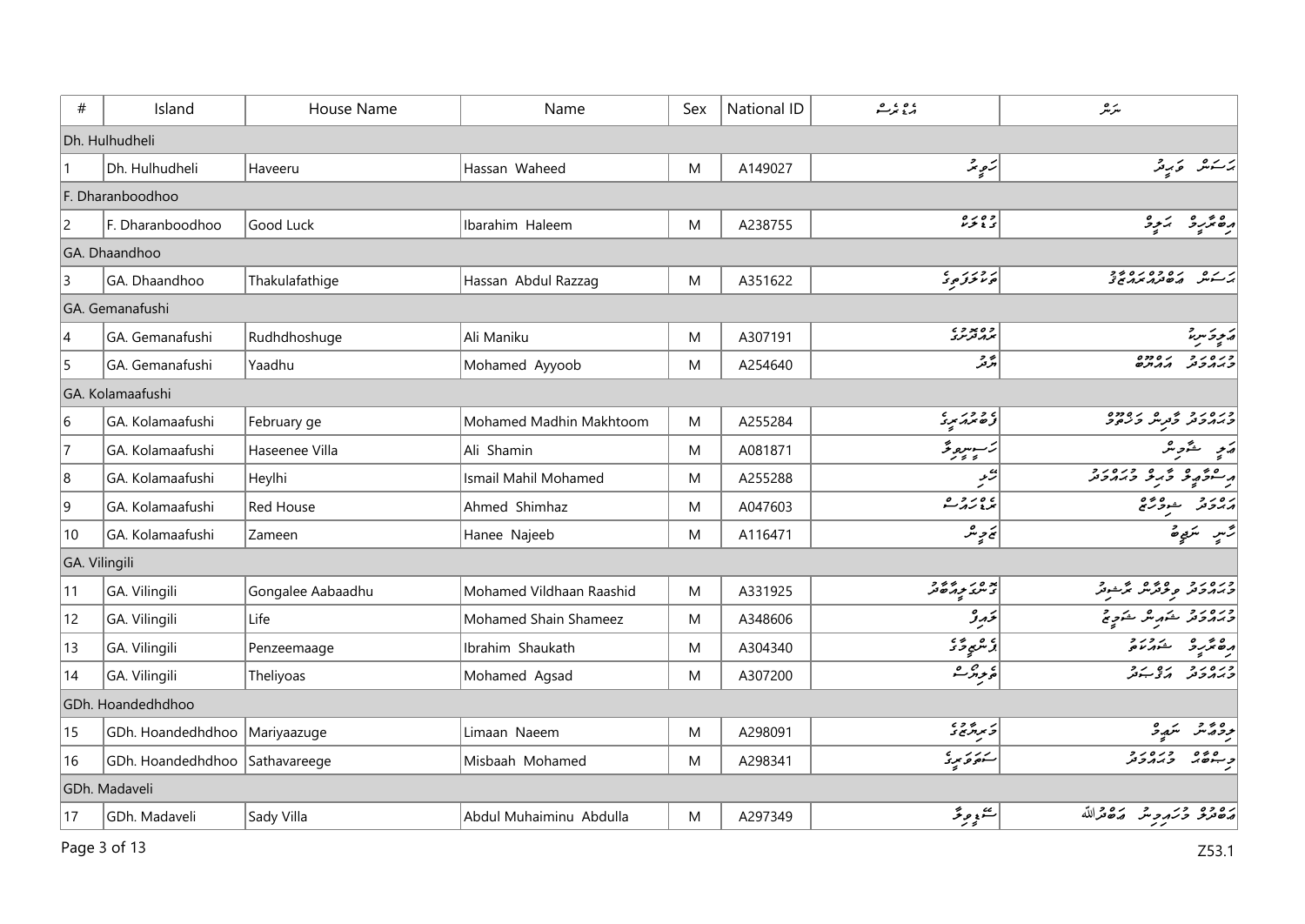|    | GDh. Nadellaa       |                           |                        |   |         |                                             |                                                                          |
|----|---------------------|---------------------------|------------------------|---|---------|---------------------------------------------|--------------------------------------------------------------------------|
| 18 | GDh. Nadellaa       | Harulaage                 | Ahmed Amir             | M | A062576 | ر و د ،<br>ر برتو د                         | أرور والمحافية                                                           |
|    | GDh. Rathafandhoo   |                           |                        |   |         |                                             |                                                                          |
| 19 | GDh. Rathafandhoo   | Gulbakaage                | Alima Ibrahim          | F | A299501 | و و ر د ء<br>د نوه ما د                     | ومعرف وكالمرباع                                                          |
| 20 | GDh. Rathafandhoo   | Snow Villa                | Ismail Mohamed         | M | A362939 | <u>م</u> ەمبىرىگە                           | بر عوٌ په دره د د                                                        |
|    | Gn. Fuvahmulah      |                           |                        |   |         |                                             |                                                                          |
| 21 | Gn. Fuvahmulah      | Dhiguvaandu. Anbaree      | Ahmed Naushad          | M | A004252 | ىرى ئۇسى <sup>تى ب</sup> ەر كەشھەمبە        | رەرو سەرھەر                                                              |
| 22 | Gn. Fuvahmulah      | Dhiguvaandu. Bluge        | Mariyam Manhaath Ahmed | F | A274266 | د د ه گور .<br>در د گوسه . ه مور            | ג סגם גם 20 גם גב<br><mark>ק</mark> יצו <i>נב ביינג</i> ם ו <i>ג</i> בנג |
| 23 | Gn. Fuvahmulah      | Dhoodigan. Alara          | Ahmed Ali              | M | A006397 | دو براهای محرمتر                            | ړ ور د کړ                                                                |
| 24 | Gn. Fuvahmulah      | Dhoodigan. Billoorijehige | Ahmed Looth Hassan     | M | A276268 | دو بر ۱۵ ورو د د د<br>ترو بر ۱۵ ورو بر د بر | رەرد دد رير                                                              |
| 25 | Gn. Fuvahmulah      | Funaadu. Happiness        | Fathimath Mufeeda      | F | A279423 | دېمنځ، رېږېدر ه                             | قەدىق قارىگە                                                             |
| 26 | Gn. Fuvahmulah      | Hoadhadu. Demand          | Shiraz Shareef         | M | A283454 | ەر دې ئوغروموسى<br>سىر ئوغروموسى            | خويرنج كتكبرو                                                            |
| 27 | Gn. Fuvahmulah      | Maadhadu. Bihdharige      | Hassan Ahmed           | M | A282297 | ورو.<br>وتره ورمز بر                        | يز کشش امرچ ور                                                           |
| 28 | Gn. Fuvahmulah      | Maadhadu. Rukkara         | Ahmed Naufal           | M | A282761 | د د د ده د د کار د                          | ره رو سروره<br>مررونس سمدونو                                             |
| 29 | Gn. Fuvahmulah      | Miskihmagu. Keydhadu      | Ali Shareef            | M | A147839 | ه مورد برد و<br>مرسوم دی مورد               | ړې شېږ                                                                   |
| 30 | Gn. Fuvahmulah      | Miskihmagu. Rozary Villa  | Munjidh Abdhul Rahman  | M | A254685 | ويسموه وزوجي للمعاني والمحمد                |                                                                          |
| 31 | Gn. Fuvahmulah      | Miskihmagu. Yamna         | Abdulla Munzir         | M | A284018 | و مسرور ده و ده د                           | رەقراللە دىمغرىمە                                                        |
|    | HA. Hoarafushi      |                           |                        |   |         |                                             |                                                                          |
| 32 | HA. Hoarafushi      | Annaaruge                 | Mohamed Hafiz          | M | A261560 | ر ۵ ۶ و ۷<br>د سرسربری                      | ورەر د بۇرۇ                                                              |
|    | HDh. Kulhudhuffushi |                           |                        |   |         |                                             |                                                                          |
| 33 | HDh. Kulhudhuffushi | Tibet                     | Adhunaan Hussain       | M | A234913 | $e$ $e$ $e$                                 | روموه برستهره                                                            |
|    | HDh. Nolhivaranfaru |                           |                        |   |         |                                             |                                                                          |
| 34 | HDh. Nolhivaranfaru | Heylhi                    | Saamiu Hussain         | M | A226372 | تشعر                                        | ستوري برستهريش                                                           |
|    | L. Maabaidhoo       |                           |                        |   |         |                                             |                                                                          |
| 35 | L. Maabaidhoo       | Dhooriyaage               | Abdulla Faisal         | M | A134204 | دد<br>تر پر پر پ                            | رە قراللە ئەربىك                                                         |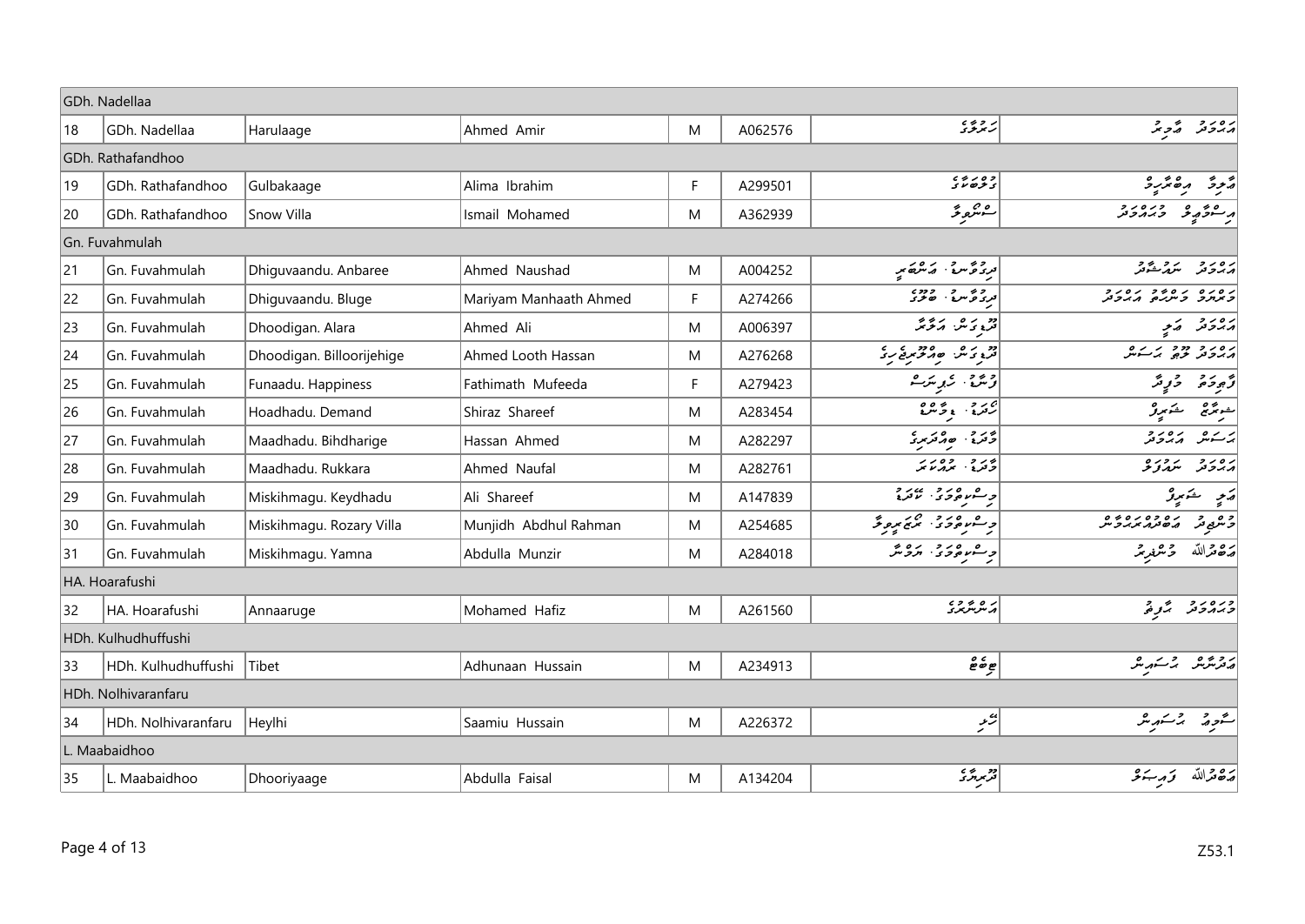|            | Lh. Hinnavaru  |                   |                             |           |         |                                                |                                                           |
|------------|----------------|-------------------|-----------------------------|-----------|---------|------------------------------------------------|-----------------------------------------------------------|
| 36         | Lh. Hinnavaru  | Anbareege         | Hassan Ashbah Mohamed Fulhu | M         | A213824 | پر هر پر پر                                    | بر کے مرکب ورور ورو و                                     |
|            | M. Naalaafushi |                   |                             |           |         |                                                |                                                           |
| 37         | M. Naalaafushi | Gulhazaarumaage   | Adam Afeef                  | M         | A221626 | و ه ر په و په و<br>د <del>ن</del> وربځ بورتو د | أرود كالمحياتي                                            |
| Male'      |                |                   |                             |           |         |                                                |                                                           |
| 38         | Male'          | H. Fehifashuvige  | Mohamed Rifan               | M         | A069925 | ر . ۇرۇتروتۇ                                   | ورەرو پروماش                                              |
| 39         | Male'          | M. Sent Heleena   | Aminath Sama                | F         | A166679 | و. سىشھۇمچە ئىر                                |                                                           |
| 40         | Male'          | V. Furaveli       | Naf'ath                     | F         | A022856 | وودء وبمدور                                    | ر ہ ر د<br>سرو پر ہ                                       |
|            | N. Holhudhoo   |                   |                             |           |         |                                                |                                                           |
| 41         | N. Holhudhoo   | Silver Garden     | Mohamed Shifaq              | ${\sf M}$ | A103395 | سەمۇرىيە كەنتىر                                | ورەرو بەرگ                                                |
| S. Feydhoo |                |                   |                             |           |         |                                                |                                                           |
| 42         | S. Feydhoo     | Seeveetge         | Ahmed Shifan                | M         | A164485 | ا سوھ جو<br>ا                                  | رەرو ھۆش                                                  |
|            | S. Hithadhoo   |                   |                             |           |         |                                                |                                                           |
| 43         | S. Hithadhoo   | Palm Soad         | Ahmed Faseeh                | ${\sf M}$ | A307789 | ېږه صوب <b>ه</b>                               | أرەر ئەسىر                                                |
| 44         | S. Hithadhoo   | Raiyvilaa Dhoadhi | Ahmed Nazeer                | M         | A046110 | برة و دُنْرىرِ                                 | رەرز ئىزىد                                                |
| 45         | S. Hithadhoo   | Saadhaage         | Mohamed Samaah Abdulla      | M         | A306655 | ر په دې په                                     | وره رو دوو ره والله                                       |
|            | S. Maradhoo    |                   |                             |           |         |                                                |                                                           |
| 46         | S. Maradhoo    | Abugasdhoshuge    | Aishath Amaany Shareef      | F         | A280845 | ر ور ه پوو ،<br>پرې کومر                       | ړ په شمې د د سي شو پر د                                   |
|            | S. Meedhoo     |                   |                             |           |         |                                                |                                                           |
| 47         | S. Meedhoo     | Farudhaage        | Mohamed Muslim              | M         | A270036 | ر و د ،<br>تو برترد                            | وره د و و ه و و<br>وبرورو د و گردو<br>وبرورو پی و و د و د |
| 48         | S. Meedhoo     | Raasthaa          | Mohamed Meeshaag            | M         | A269371 | پر ٥ پر                                        |                                                           |
|            | Sh. Milandhoo  |                   |                             |           |         |                                                |                                                           |
| 49         | Sh. Milandhoo  | Cathy Naaz        | Adam Naseer                 | M         | A113949 | ئىم پىرى                                       | ة دُوَرَقَ سَرَبِ دِرَّ<br> <br>  دِرُورَ سَرَمٍ دِرَّ    |
| 50         | Sh. Milandhoo  | Mylace            | Ahmed Saeed                 | M         | A155363 | ىر پىم ھ                                       |                                                           |
|            | Th. Kandoodhoo |                   |                             |           |         |                                                |                                                           |
| 51         | Th. Kandoodhoo | Athireege Aage    | Ahmed Ziyaan                | M         | A248126 | ړ <sub>ه برند</sub> و،                         | גפנג התייל                                                |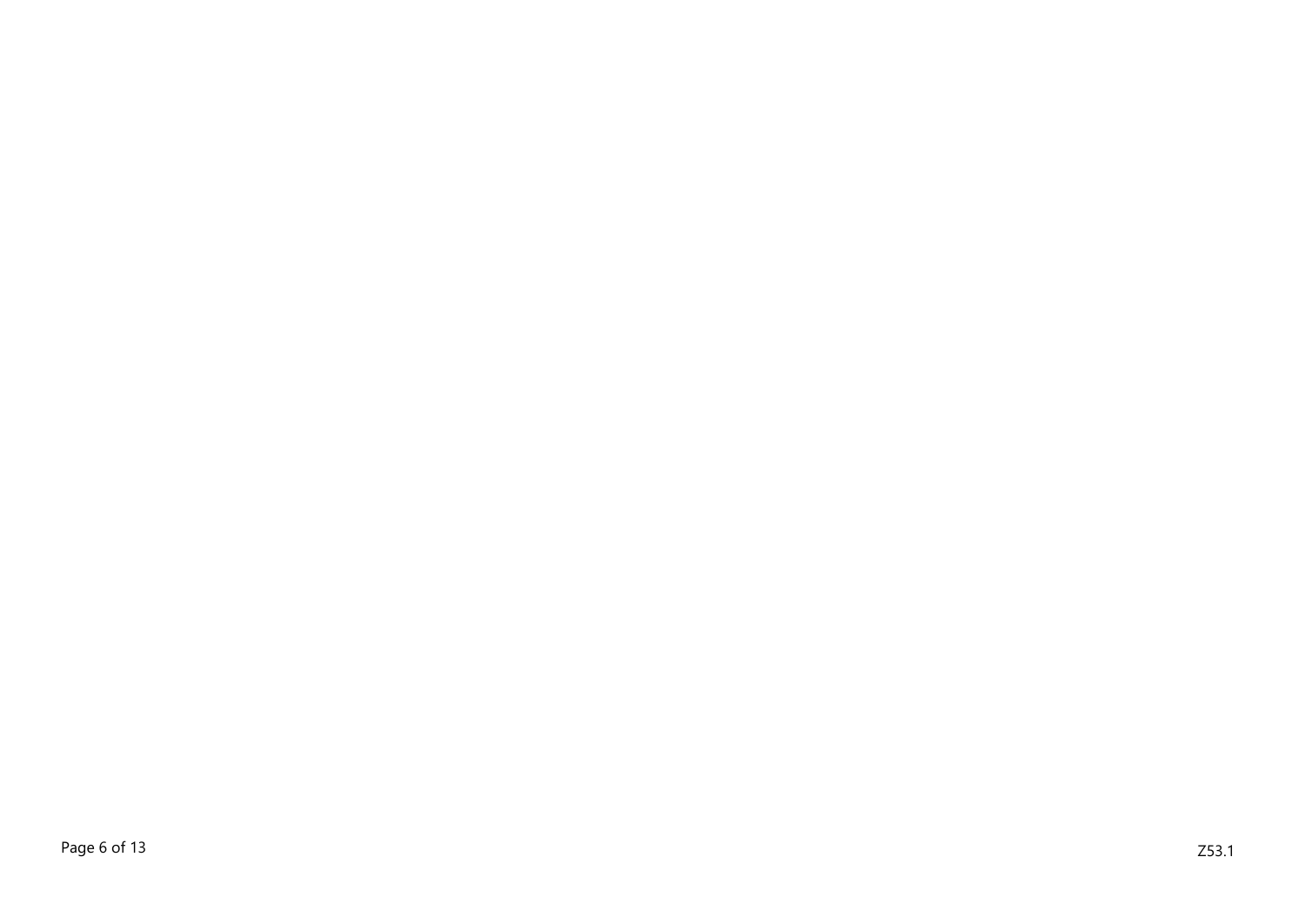## *w7qAn8m? sCw7mRo>u; wEw7mRw;sBo<*

| ' مرمر | 'يئرىثر: |
|--------|----------|
|        |          |
|        |          |
|        |          |

## *w7q9r@w7m> sCw7qHtFoFw7s; mAm=q7 w7qHtFoFw7s;*

| ىر تە | $\mathcal{O} \times$<br>$\sim$ | $\sim$<br>. . | لترنثر |
|-------|--------------------------------|---------------|--------|
|       |                                |               |        |
|       |                                |               |        |
|       |                                |               |        |

| $\frac{2}{n}$ | $^{\circ}$ | $\frac{2}{n}$ | $^{\circ}$<br>سرسر. |
|---------------|------------|---------------|---------------------|
|               |            |               |                     |
|               |            |               |                     |
|               |            |               |                     |

| ' ئىرتىر: | سر سر |  |
|-----------|-------|--|
|           |       |  |
|           |       |  |
|           |       |  |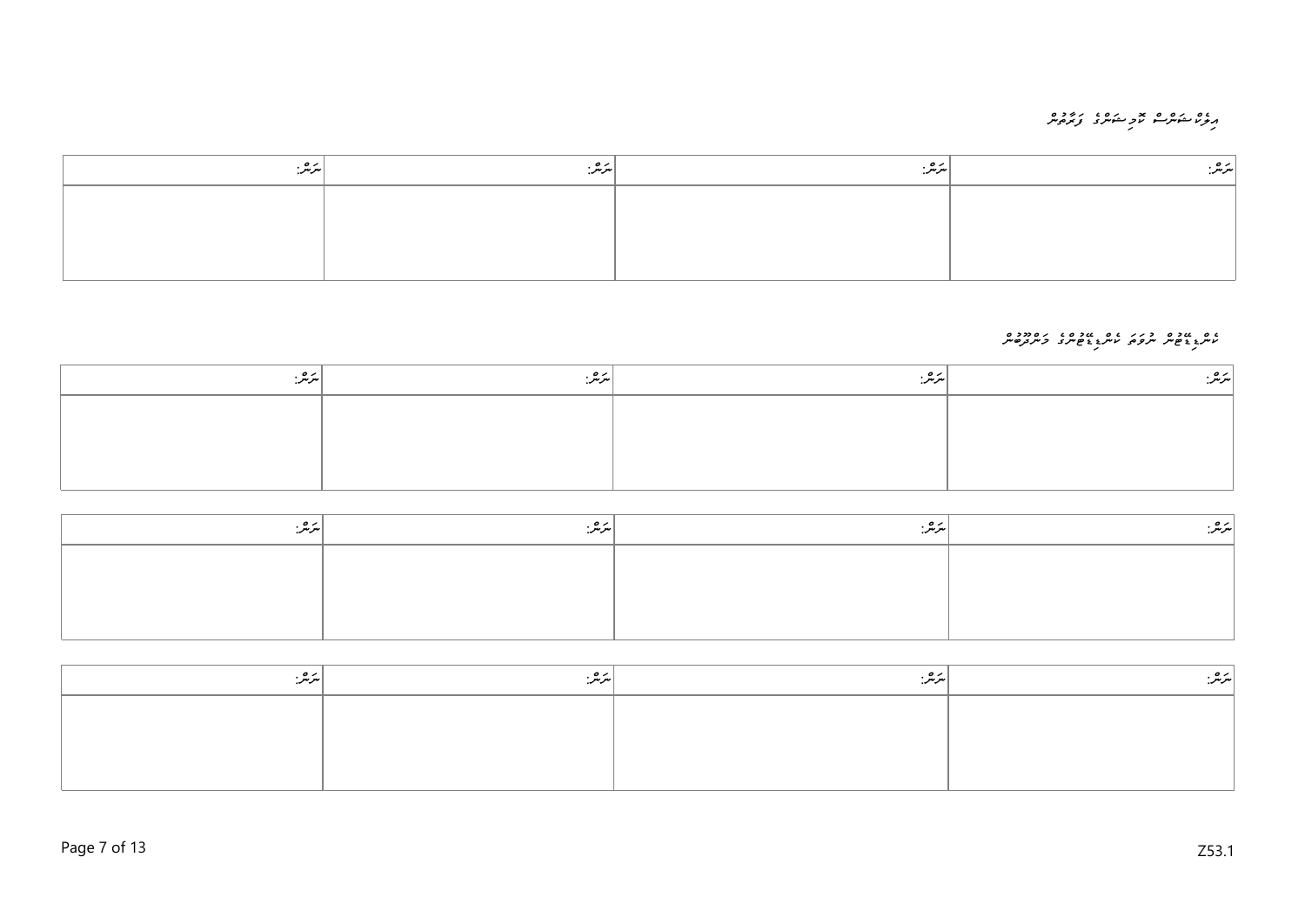| يره. | ο. | ا ير ه |  |
|------|----|--------|--|
|      |    |        |  |
|      |    |        |  |
|      |    |        |  |

| متريثر به | 。<br>'سرسر'۔ | يتزيترا | سرسر |
|-----------|--------------|---------|------|
|           |              |         |      |
|           |              |         |      |
|           |              |         |      |

| ىئرىتر. | $\sim$ | ا بر هه. | لىرىش |
|---------|--------|----------|-------|
|         |        |          |       |
|         |        |          |       |
|         |        |          |       |

| $\overline{\phantom{a}}$<br>سرس. | ر ه<br>,,, | . . | 。<br>سرس. |
|----------------------------------|------------|-----|-----------|
|                                  |            |     |           |
|                                  |            |     |           |
|                                  |            |     |           |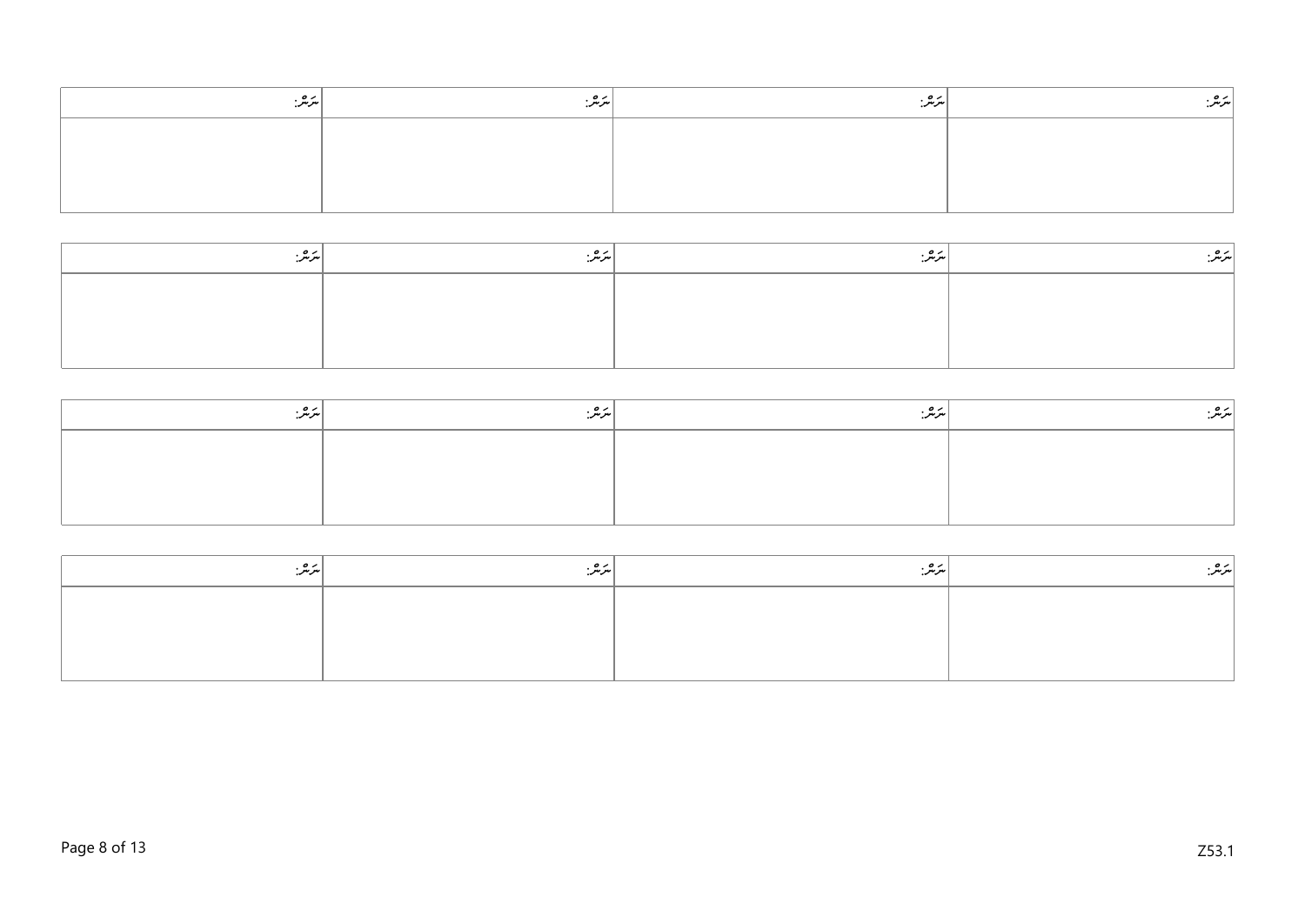| ير هو . | $\overline{\phantom{a}}$ | يرمر | اير هنه. |
|---------|--------------------------|------|----------|
|         |                          |      |          |
|         |                          |      |          |
|         |                          |      |          |

| ىر تىر: | $\circ$ $\sim$<br>" سرسر . | يترمير | o . |
|---------|----------------------------|--------|-----|
|         |                            |        |     |
|         |                            |        |     |
|         |                            |        |     |

| نتزيتر به | 。 | 。<br>سرسر. | o <i>~</i> |
|-----------|---|------------|------------|
|           |   |            |            |
|           |   |            |            |
|           |   |            |            |

|  | . ه |
|--|-----|
|  |     |
|  |     |
|  |     |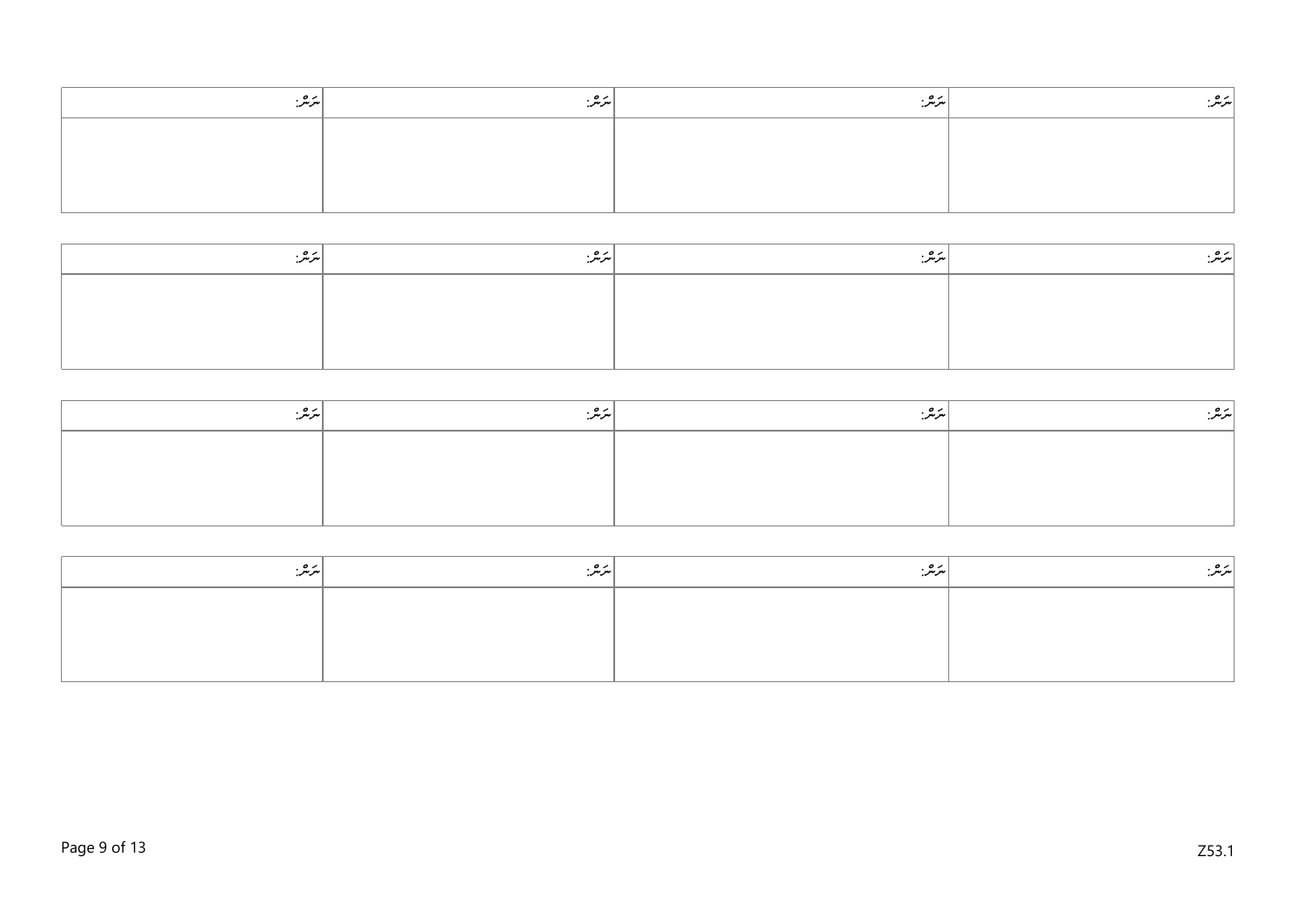| ير هو . | $\overline{\phantom{a}}$ | يرمر | اير هنه. |
|---------|--------------------------|------|----------|
|         |                          |      |          |
|         |                          |      |          |
|         |                          |      |          |

| ئىرتىر: | $\sim$<br>ا سرسر . | يئرمثر | o . |
|---------|--------------------|--------|-----|
|         |                    |        |     |
|         |                    |        |     |
|         |                    |        |     |

| 'تترنثر: | 。<br>,,,, |  |
|----------|-----------|--|
|          |           |  |
|          |           |  |
|          |           |  |

|  | . ه |
|--|-----|
|  |     |
|  |     |
|  |     |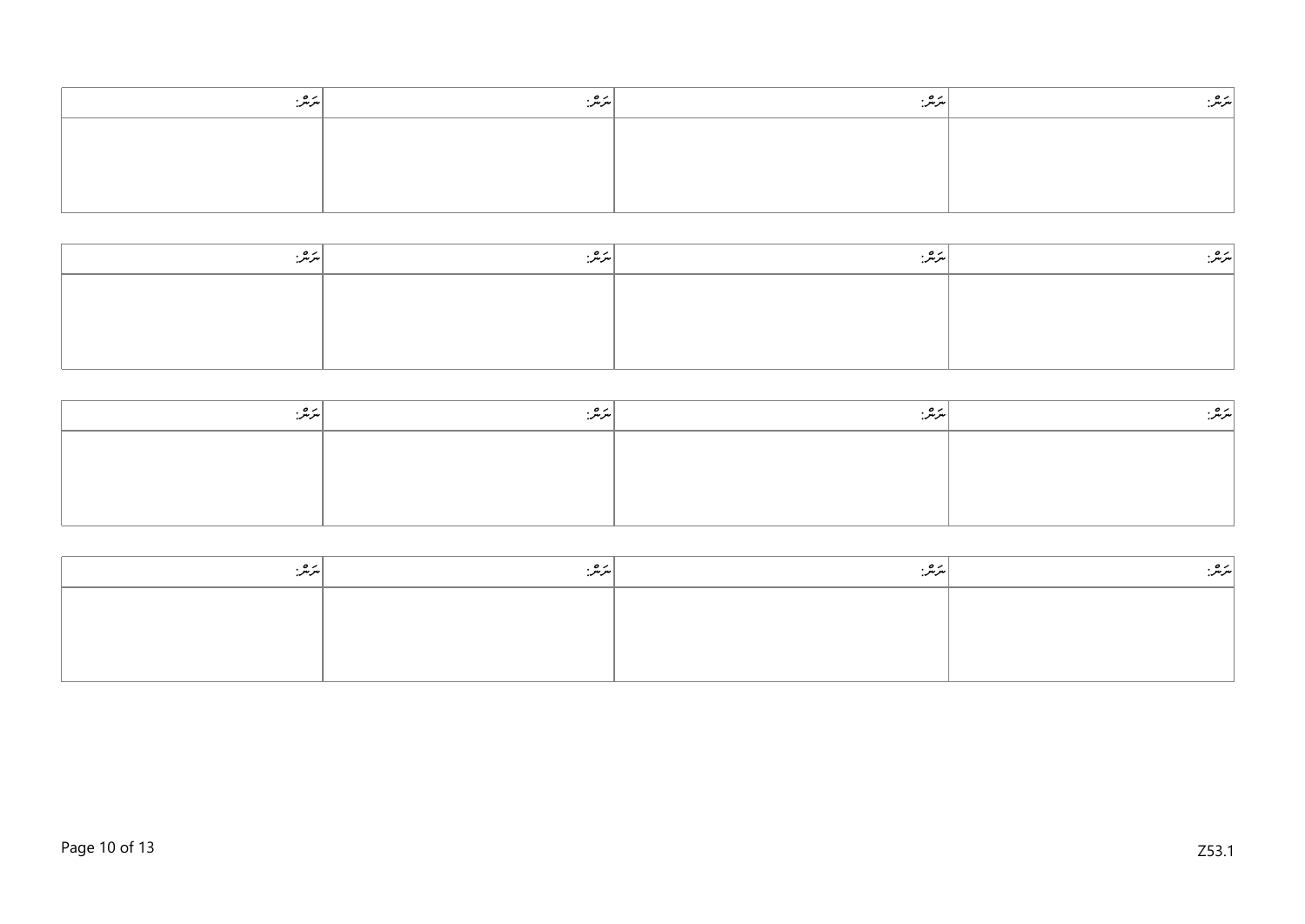| $\cdot$ | 。 | $\frac{\circ}{\cdot}$ | $\sim$<br>سرسر |
|---------|---|-----------------------|----------------|
|         |   |                       |                |
|         |   |                       |                |
|         |   |                       |                |

| ايرعر: | ر ه<br>. . |  |
|--------|------------|--|
|        |            |  |
|        |            |  |
|        |            |  |

| بر ه | . ه | $\sim$<br>سرسر |  |
|------|-----|----------------|--|
|      |     |                |  |
|      |     |                |  |
|      |     |                |  |

| 。<br>. س | ىرىىر |  |
|----------|-------|--|
|          |       |  |
|          |       |  |
|          |       |  |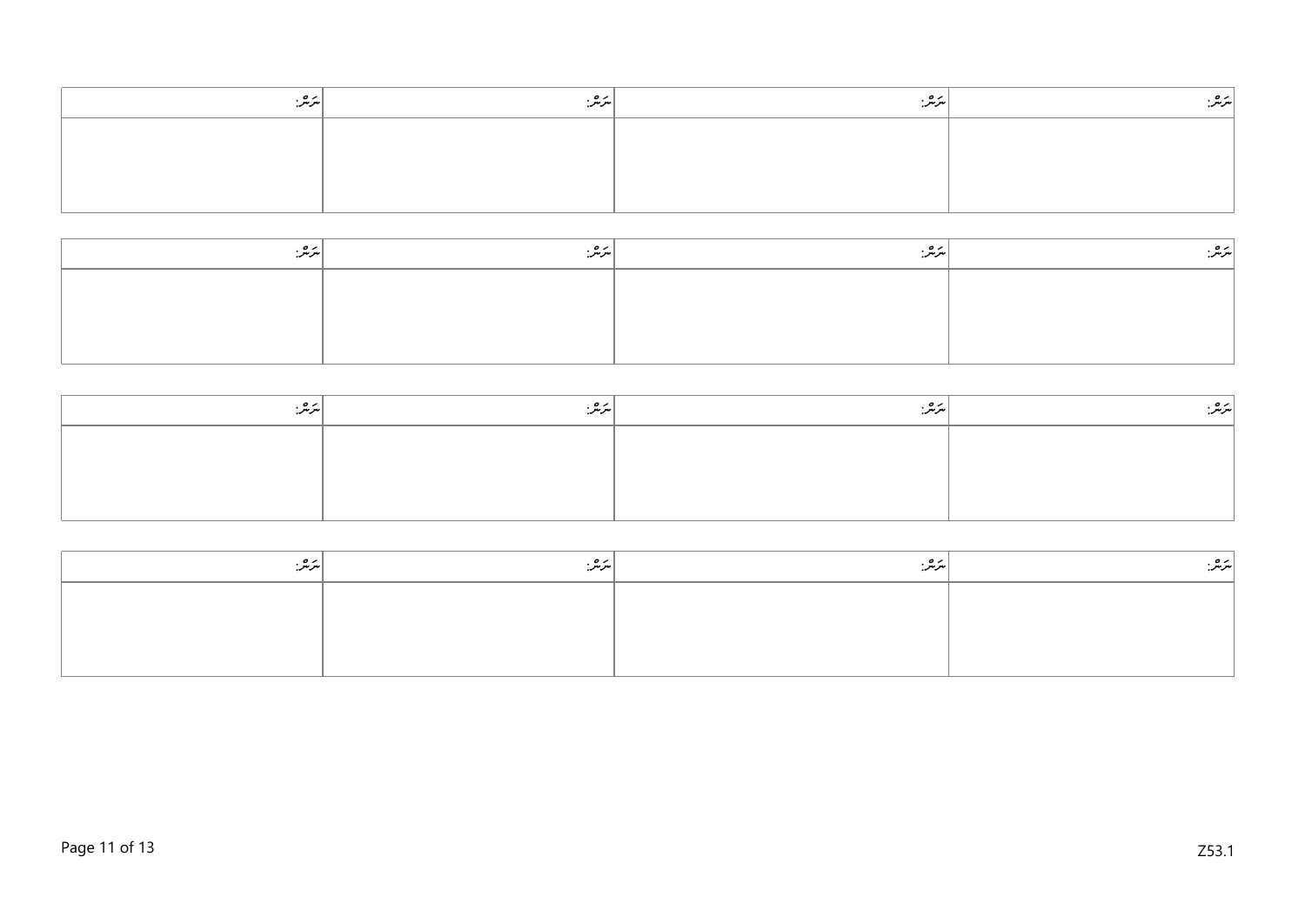| ير هو . | $\overline{\phantom{a}}$ | يرمر | اير هنه. |
|---------|--------------------------|------|----------|
|         |                          |      |          |
|         |                          |      |          |
|         |                          |      |          |

| ئىرتىر: | $\sim$<br>ا سرسر . | يئرمثر | o . |
|---------|--------------------|--------|-----|
|         |                    |        |     |
|         |                    |        |     |
|         |                    |        |     |

| 'تترنثر: | 。<br>,,,, |  |
|----------|-----------|--|
|          |           |  |
|          |           |  |
|          |           |  |

|  | . ه |
|--|-----|
|  |     |
|  |     |
|  |     |